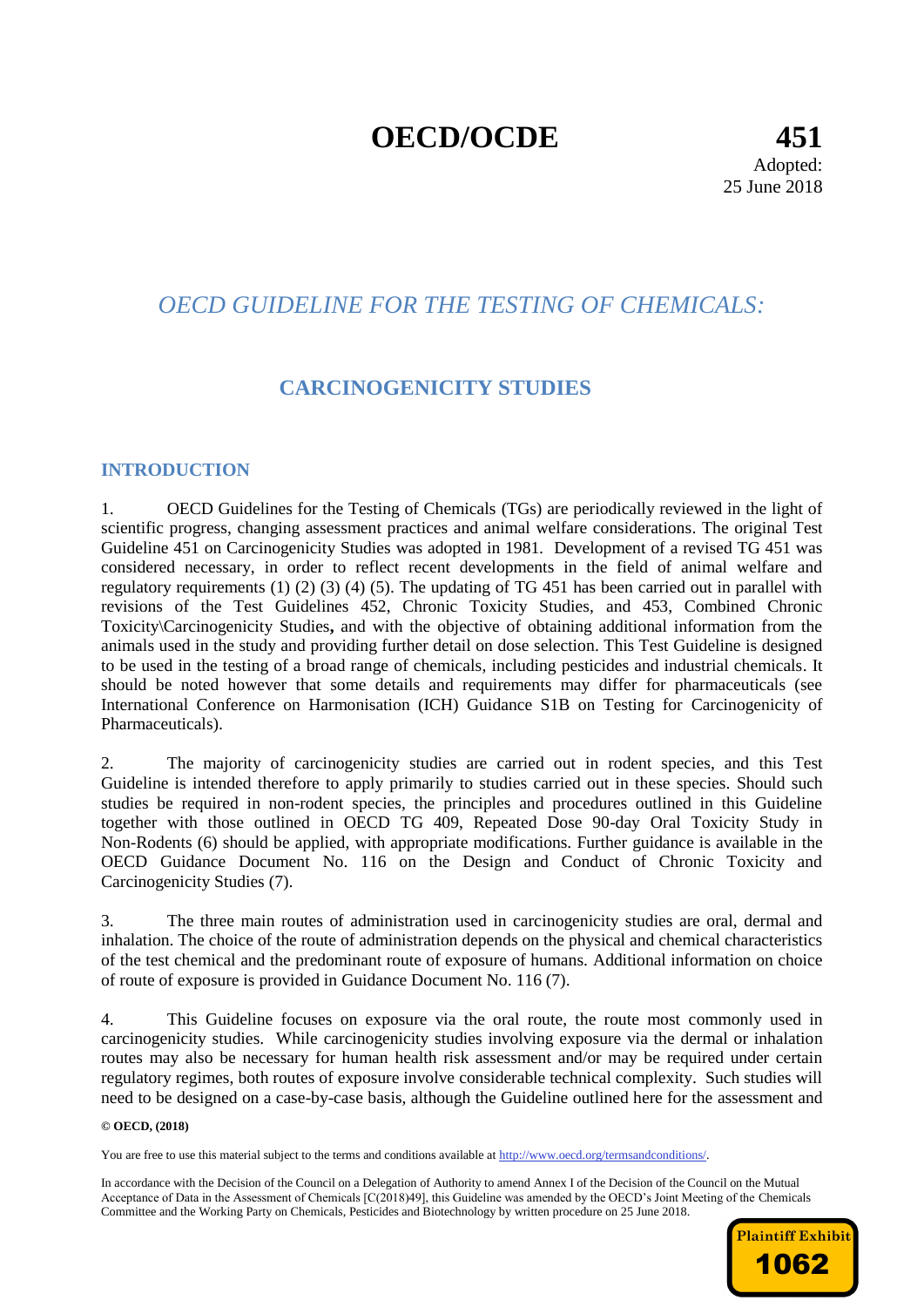evaluation of carcinogenicity by oral administration could form the basis of a protocol for inhalation and/or dermal studies, with respect to recommendations for treatment periods, clinical and pathology parameters, etc. OECD Guidance is available on the administration of test chemicals by the dermal (7), and inhalation routes (7) (8). TG 412 (9) and TG 413 (10), together with the associated OECD Guidance Document on acute inhalation testing (8), should be specifically consulted in the design of longer term studies involving exposure via the inhalation route. TG 410 (11) should be consulted in the case of testing carried out by the dermal route.

5. The [carcinogenicity](https://www.baumhedlundlaw.com/toxic-tort-law/monsanto-roundup-lawsuit/) study provides information on the possible health hazards likely to arise from repeated exposure for a period lasting up to the entire lifespan of the species used. The study will provide information on the toxic effects of the substance including potential carcinogenicity, and may indicate target organs and the possibility of accumulation. It can provide an estimate of the no-observed-adverse effect level for toxic effects and, in the case of non-genotoxic carcinogens, for tumour responses, which can be used for establishing safety criteria for human exposure. The need for careful clinical observations of the animals, so as to obtain as much information as possible, is also stressed.

- 6. The objectives of carcinogenicity studies covered by this test guideline include:
	- The identification of the carcinogenic properties of a chemical, resulting in an increased incidence of neoplasms, increased proportion of malignant neoplasms or a reduction in the time to appearance of neoplasms, compared with concurrent control groups,
	- $\blacksquare$  The identification of target organ(s) of carcinogenicity;
	- The identification of the time to appearance of neoplasms;
	- Characterisation of the tumour dose-response relationship;
	- Identification of a no-observed-adverse-effect level (NOAEL) or point of departure for establishment of a Benchmark Dose (BMD);
	- Extrapolation of carcinogenic effects to low dose human exposure levels;
	- Provision of data to test hypotheses regarding mode of action  $(2)$   $(7)$   $(12)$   $(13)$   $(14)$   $(15)$ .

# **INITIAL CONSIDERATIONS**

7. In the assessment and evaluation of the potential carcinogenicity of a chemical, all available information on the test chemical should be considered by the testing laboratory prior to conducting the study, in order to focus the design of the study to more efficiently test for carcinogenic potential and to minimize animal usage. Information on, and consideration of, the mode of action of a suspected carcinogen (2) (7) (12) (13) (14) (15) is particularly important, since the optimal design may differ depending on whether the substance is a known or suspected genotoxic carcinogen. Further guidance on mode of action considerations can be found in Guidance Document No.116 (7).

8. Information that will assist in the study design includes the identity, chemical structure, and physico-chemical properties of the test chemical; results of any *in vitro* or *in vivo* toxicity tests including genotoxicity tests; anticipated use(s) and potential for human exposure; available (Q)SAR data, mutagenicity/genotoxicity, carcinogenicity and other toxicological data on structurally-related substances; available toxicokinetic data (single dose and also repeat dose kinetics where available) and data derived from other repeated exposure studies. Assessment of carcinogenicity should be carried out after initial information on toxicity has been obtained from repeated dose 28-day and/or 90-day toxicity tests. Short-term cancer initiation-promotion tests could also provide useful information. A phased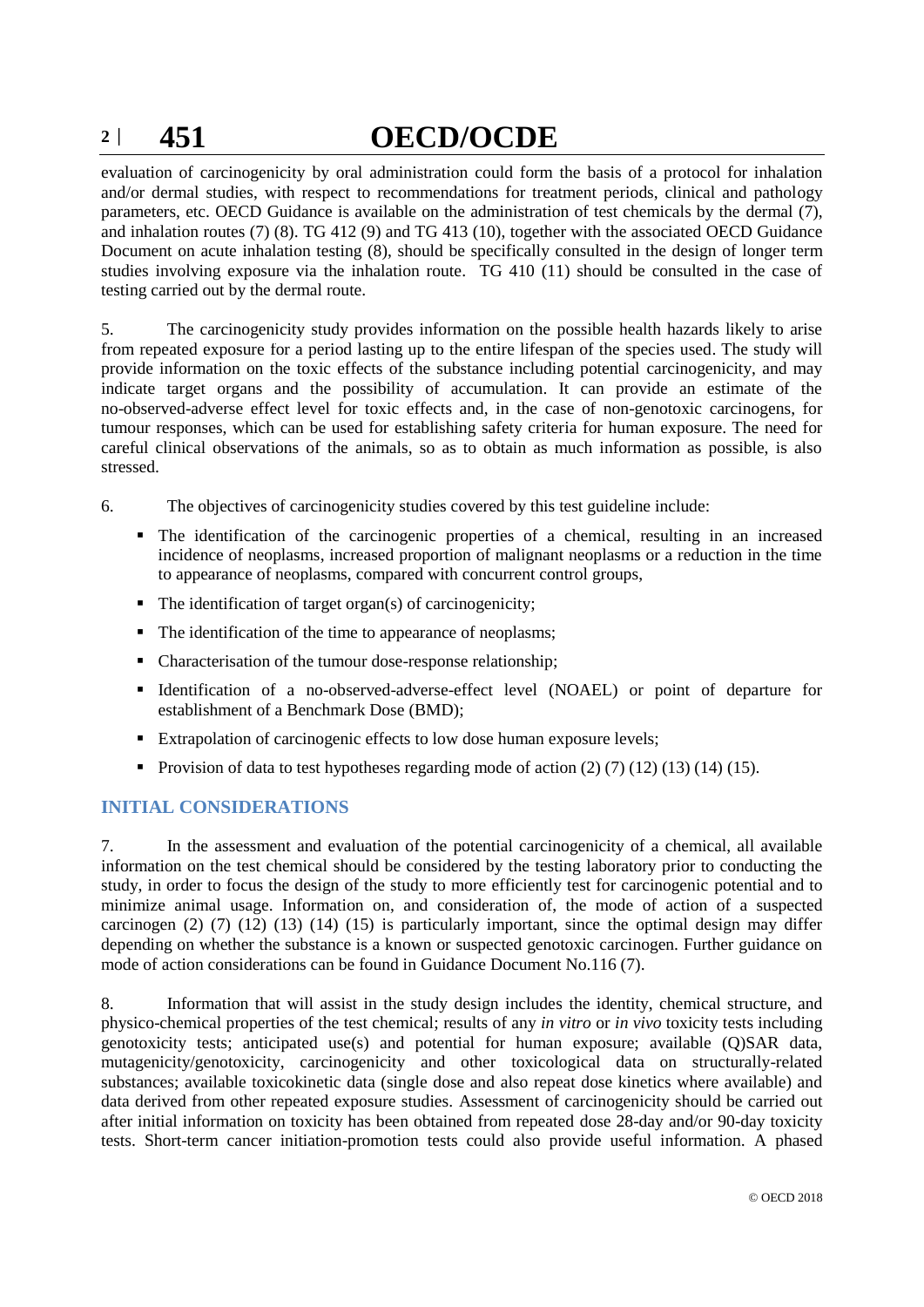testing approach to carcinogenicity testing should be considered as part of the overall assessment of the potential adverse health effects of a particular chemical (16) (17) (18) (19).

9. The statistical methods most appropriate for the analysis of results, given the experimental design and objectives, should be established before commencing the study. Issues to consider include whether the statistics should include adjustment for survival, analysis of cumulative tumour risks relative to survival duration, analysis of the time to tumour and analysis in the event of premature termination of one or more groups. Guidance on the appropriate statistical analyses and key references to internationally accepted statistical methods are given in Guidance Document No.116 (7), and also in Guidance Document No. 35 on the analysis and evaluation of chronic toxicity and carcinogenicity studies (20).

10. In conducting a carcinogenicity study, the guiding principles and considerations outlined in the OECD Guidance Document No. 19 on the recognition, assessment, and use of clinical signs as humane endpoints for experimental animals used in safety evaluation (21), in particular paragraph 62 thereof, should always be followed. This paragraph states that "*In studies involving repeated dosing, when an animal shows clinical signs that are progressive, leading to further deterioration in condition, an informed decision as to whether or not to humanely kill the animal should be made. The decision should include consideration as to the value of the information to be gained from the continued maintenance of that animal on study relative to its overall condition. If a decision is made to leave the animal on test, the frequency of observations should be increased, as needed. It may also be possible, without adversely affecting the purpose of the test, to temporarily stop dosing if it will relieve the pain or distress, or reduce the test dose."*

11. Detailed guidance on and discussion of the principles of dose selection for chronic toxicity and carcinogenicity studies can be found in Guidance Document No.116 (7) as well as two International Life Sciences Institute publications (22) (23). The core dose selection strategy is dependent on the primary objective or objectives of the study (paragraph 6). In selecting appropriate dose levels, a balance should be achieved between hazard screening on the one hand and characterization of low-dose responses and their relevance on the other. This is particularly relevant in the situation where a combined chronic toxicity and carcinogenicity study (TG 453) is to be carried out (paragraph 12).

12. Consideration should be given to carrying out a combined chronic toxicity and carcinogenicity study (TG 453), rather than separate execution of a chronic toxicity study (TG 452) and carcinogenicity study (TG 451). The combined test provides greater efficiency in terms of time and cost compared to conducting two separate studies, without compromising the quality of the data in either the chronic phase or the carcinogenicity phase. Careful consideration should however be given to the principles of dose selection (paragraphs 11 and 22-25) when undertaking a combined chronic toxicity and carcinogenicity study (TG 453), and it is also recognised that separate studies may be required under certain regulatory frameworks.

13. Definitions used in the context of this Test Guideline can be found in Guidance Document No. 116 (7).

## **PRINCIPLE OF THE TEST**

14. The test chemical is administered daily in graduated doses to several groups of test animals for the majority of their life span, normally by the oral route. Testing by the inhalation or dermal route may also be appropriate. The animals are observed closely for signs of toxicity and for the development of neoplastic lesions. Animals which die or are killed during the test are necropsied and, at the conclusion of the test, surviving animals are killed and necropsied.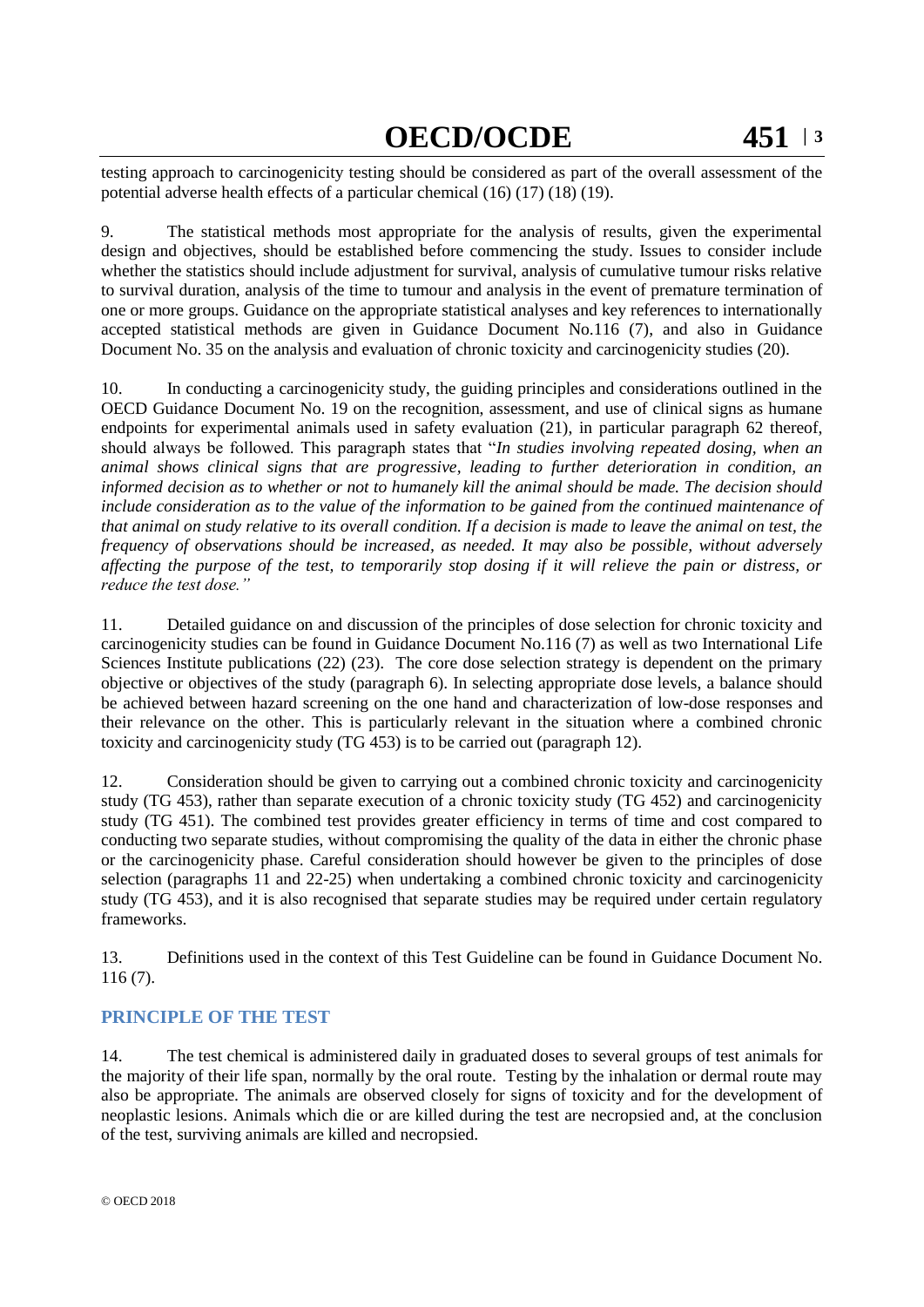## **DESCRIPTION OF METHOD**

#### *Selection of animal species*

15. This Guideline primarily covers assessment and evaluation of carcinogenicity in rodents (paragraph 2). The use of non-rodent species may be considered when available data suggest that they are more relevant for the prediction of health effects in humans. The choice of species should be justified. The preferred rodent species is the rat, although other rodent species, e.g., the mouse, may be used. Although the use of the mouse in carcinogenicity testing may have limited utility (24) (25) (26), under some current regulatory programmes carcinogenicity testing in the mouse is still required. Rats and mice have been preferred experimental models because of their relatively short life span, their widespread use in pharmacological and toxicological studies, their susceptibility to tumour induction, and the availability of sufficiently characterised strains. As a consequence of these characteristics, a large amount of information is available on their physiology and pathology. Additional information on choice of species and strain is provided in Guidance Document No.116 (7).

16. Young healthy adult animals of commonly used laboratory strains should be employed. The carcinogenicity study should preferably be carried out in animals from the same strain and source as those used in preliminary toxicity study(ies) of shorter duration although, if animals from this strain and source are known to present problems in achieving the normally accepted criteria of survival for longterm studies (see Guidance Document No. 116 (7)), consideration should be given to using a strain of animal that has an acceptable survival rate for the long-term study. The females should be nulliparous and non-pregnant.

# *Housing and feeding*

17. Animals may be housed individually, or be caged in small groups of the same sex; individual housing should be considered only if scientifically justified (27) (28) (29). Cages should be arranged in such a way that possible effects due to cage placement are minimised. The temperature in the experimental animal room should be  $22^{\circ}C \neq 3^{\circ}C$ . Although the relative humidity should be at least 30% and preferably not exceed 70% other than during room cleaning, the aim should be 50-60%. Lighting should be artificial, the sequence being 12 hours light, 12 hours dark. For feeding, conventional laboratory diets may be used with an unlimited supply of drinking water. The diet should meet all the nutritional requirements of the species tested and the content of dietary contaminants, including but not limited to pesticide residues, persistent organic pollutants, phytoestrogens, heavy metals and mycotoxins, that might influence the outcome of the test, should be as low as possible. Analytical information on the nutrient and dietary contaminant levels should be generated periodically, at least at the beginning of the study and when there is a change in the batch used, and should be included in the final report. Analytical information on the drinking water used in the study should similarly be provided. The choice of diet may be influenced by the need to ensure a suitable admixture of a test chemical and to meet the nutritional requirements of the animals when the test chemical is administered by the dietary route.

# *Preparation of animals*

18. Healthy animals, which have been acclimated to laboratory conditions for at least 7 days and have not been subjected to previous experimental procedures, should be used. In the case of rodents, dosing of the animals should begin as soon as possible after weaning and acclimatisation and preferably before the animals are 8 weeks old. The test animals should be characterised as to species, strain, source*,*  sex, weight and age. At the commencement of the study, the weight variation for each sex of animal used should be minimal and not exceed  $\pm$  20 % of the mean weight of all the animals within the study, separately for each sex. Animals should be randomly assigned to the control and treatment groups. After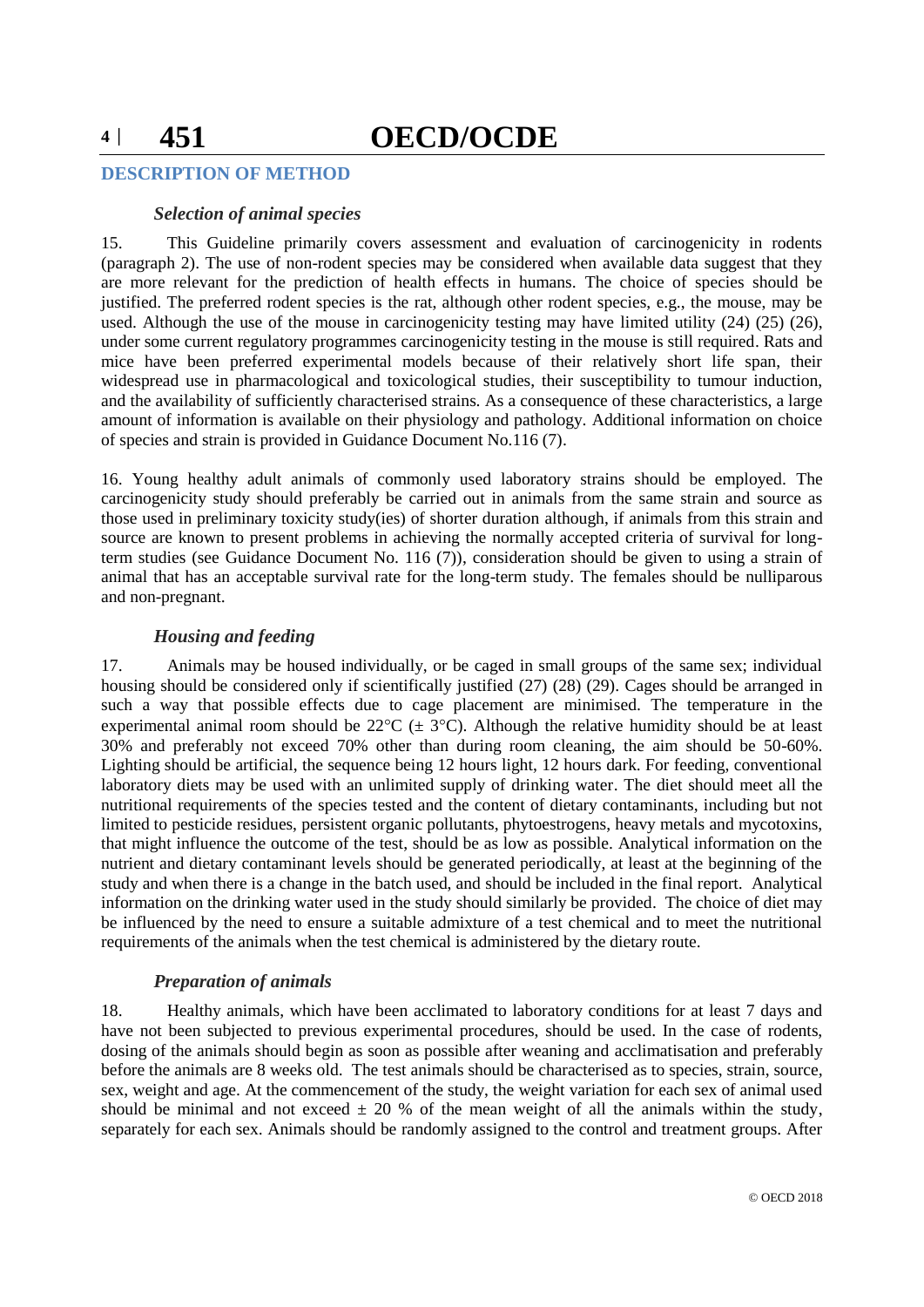# **OECD/OCDE 451 │ <sup>5</sup>**

randomisation, there should be no significant differences in mean body weights between groups within each sex. If there are statistically significant differences, then the randomisation step should be repeated, if possible. Each animal should be assigned a unique identification number, and permanently marked with this number by tattooing, microchip implant, or other suitable method.

# **PROCEDURE**

# *Number and sex of animals*

19. Both sexes should be used. A sufficient number of animals should be used so that a thorough biological and statistical evaluation is possible. Each dose group and concurrent control group should therefore contain at least 50 animals of each sex. Depending on the aim of the study, it may be possible to increase the statistical power of the key estimates by differentially allocating animals unequally to the various dose groups, with more than 50 animals in the low dose groups; e.g., to estimate the carcinogenic potential at low doses. However it should be recognized that a moderate increase in group size will provide relatively little increase in statistical power of the study. Further information on statistical design of the study and choice of dose levels to maximise statistical power is provided in Guidance Document No. 116 (7).

# *Provision for interim kills and satellite (sentinel) groups*

20. The study may make provision for interim kills, e.g., at 12 months, to provide information on progression of neoplastic changes and mechanistic information, if scientifically justified. Where such information is already available from previous repeat dose toxicity studies on the substance, interim kills may not be scientifically justified. If interim kills are included in the study design, the number of animals in each dose group scheduled for an interim kill will normally be 10 animals per sex, and the total number of animals included in the study design should be increased by the number of animals scheduled to be killed before the completion of the study. An additional group of sentinel animals (typically 5 animals per sex) may be included for monitoring of disease status, if necessary, during the study (30). Further guidance is provided in Guidance Document No. 116 (7).

## *Dose groups and dosage*

21. Guidance on all aspects of dose selection and dose level spacing is provided in Guidance Document No. 116 (7). At least three dose levels and a concurrent control should be used. Dose levels will generally be based on the results of shorter-term repeated dose or range finding studies and should take into account any existing toxicological and toxicokinetic data available for the test chemical or related materials.

22. In the dose selection the investigator should also consider and ensure that data generated is adequate to fulfil the regulatory requirements across OECD countries as appropriate (e.g., hazard and risk assessment, classification and labelling, ED assessment, etc.)

23. Unless limited by the physical-chemical nature or biological effects of the test chemical, the highest dose level should be chosen to identify the principal target organs and toxic effects while avoiding suffering, severe toxicity, morbidity, or death. While taking into account the factors outlined in paragraph 23 below, the highest dose level should normally be chosen to elicit evidence of toxicity, as evidenced by, for example, depression of body weight gain (approximately 10%). However, dependent on the objectives of the study (see paragraph 6), a top dose lower than the dose providing evidence of toxicity may be chosen, e.g., if a dose elicits an adverse effect of concern that nonetheless has little impact on lifespan or body weight.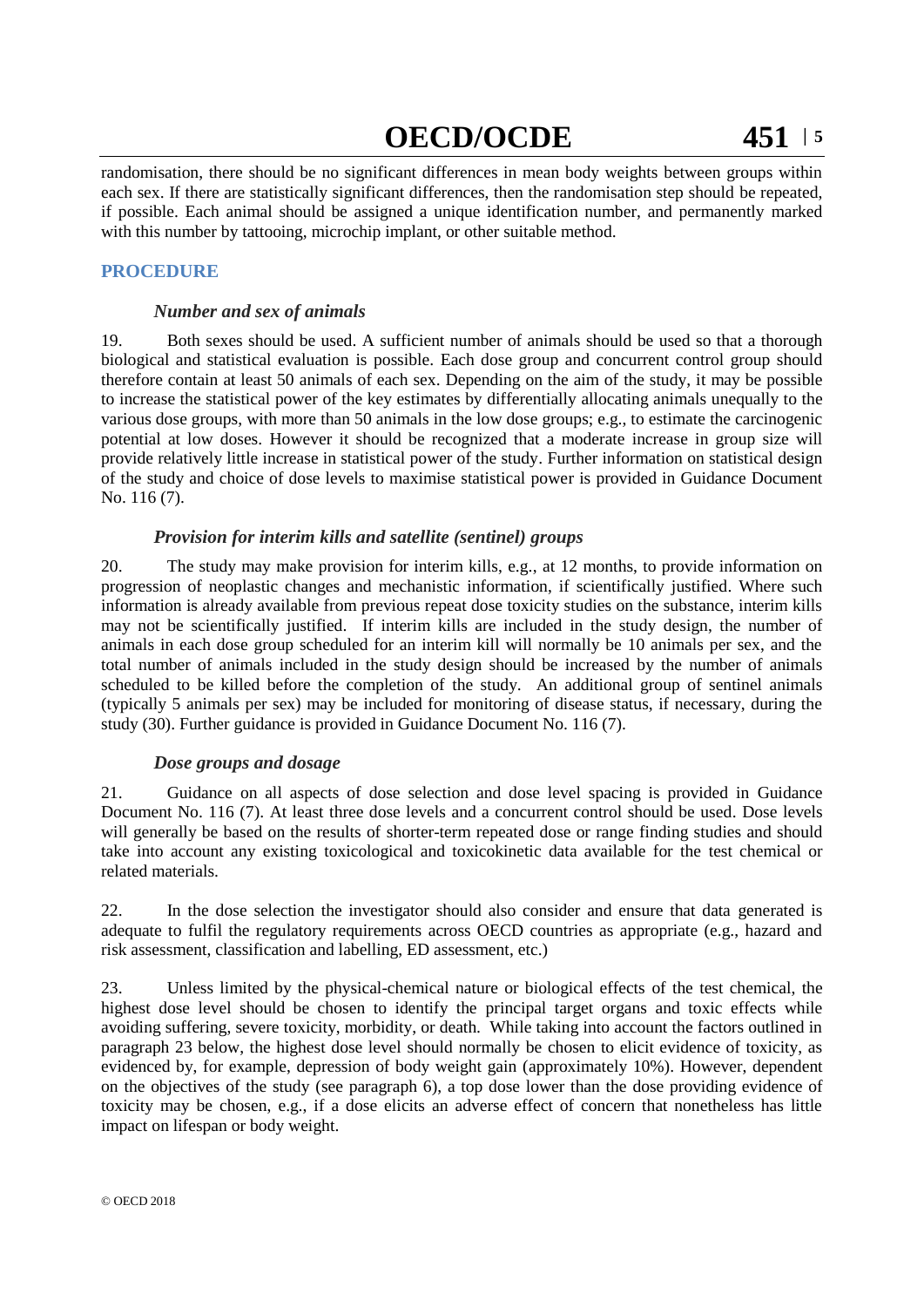24. Dose levels and dose level spacing may be selected to establish a dose-response and, depending on the mode of action of the test chemical, a NOAEL or other intended outcome of the study, e.g. a BMD (see paragraph 25) at the lowest dose level. Factors that should be considered in the placement of lower doses include the expected slope of the dose–response curve, the doses at which important changes may occur in metabolism or mode of toxic action, where a threshold is expected, or where a point of departure for low-dose extrapolation is expected.

25. The dose level spacing selected will depend on the characteristics of the test chemical, and cannot be prescribed in this Guideline, but two to four fold intervals frequently provide good test performance for setting the descending dose levels and addition of a fourth test group is often preferable to using very large intervals (e.g., more than a factor of about 6-10) between dosages. In general, the use of factors greater than 10 should be avoided, and should be justified if used.

26. As discussed further in Guidance Document No. 116 (7), points to be considered in dose selection include:

- Known or suspected nonlinearities or inflection points in the dose–response;
- Toxicokinetics, and dose ranges where metabolic induction, saturation, or nonlinearity between external and internal doses does or does not occur;
- **Precursor lesions, markers of effect, or indicators of the operation of key underlying** biological processes;
- Key (or suspected) aspects of mode of action, such as doses at which cytotoxicity begins to arise, hormone levels are perturbed, homeostatic mechanisms are overwhelmed, etc.;
- Regions of the dose–response curve where particularly robust estimation is needed, e.g., in the range of the anticipated BMD or a suspected threshold;
- Consideration of anticipated human exposure levels.

27. The control group shall be an untreated group or a vehicle-control group if a vehicle is used in administering the test chemical. Except for treatment with the test chemical, animals in the control group should be handled in an identical manner to those in the test groups. If a vehicle is used, the control group shall receive the vehicle in the highest volume used among the dose groups. If a test chemical is administered in the diet, and causes significantly reduced dietary intake due to the reduced palatability of the diet, an additional pair-fed control group may be useful, to serve as a more suitable control.

## *Preparation of doses and administration of test chemical*

28. The test chemical is normally administered orally, via the diet or drinking water, or by gavage. Additional information on routes and methods of administration is provided in Guidance Document No. 116 (7). The route and method of administration is dependent on the purpose of the study, the physical/chemical properties of the test chemical, its bioavailability and the predominant route and method of exposure of humans. A rationale should be provided for the chosen route and method of administration. In the interest of animal welfare, oral gavage should normally be selected only for those agents, for which this route and method of administration reasonably represent potential human exposure (e.g., pharmaceuticals). For dietary or environmental chemicals including pesticides, administration is typically via the diet or drinking water. However, for some scenarios, e.g., occupational exposure, administration via other routes may be more appropriate.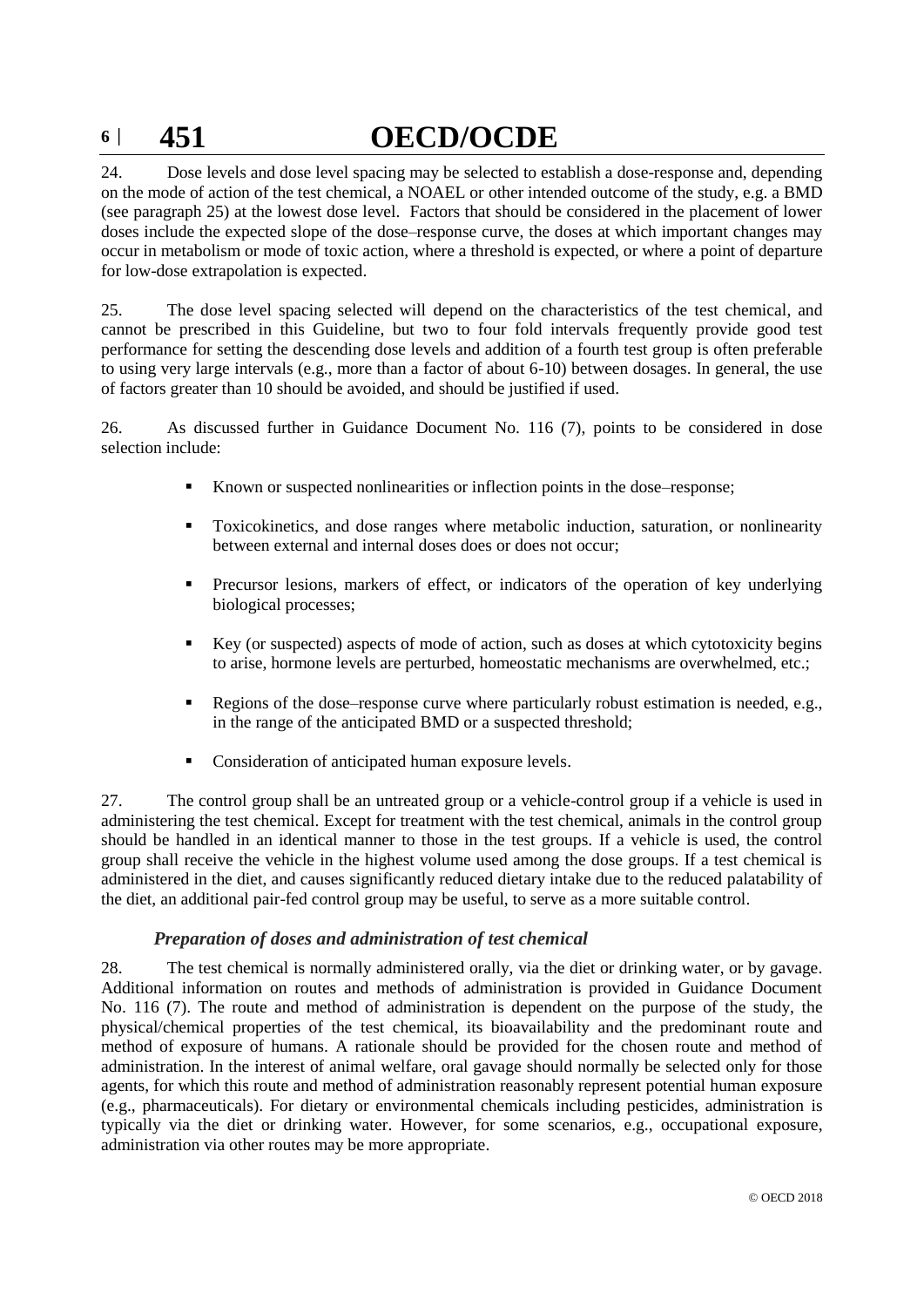29. Where necessary, the test chemical is dissolved or suspended in a suitable vehicle. Consideration should be given to the following characteristics of the vehicle and other additives, as appropriate: effects on the absorption, distribution, metabolism, or retention of the test chemical; effects on the chemical properties of the test chemical which may alter its toxic characteristics; and effects on the food or water consumption or the nutritional status of the animals. It is recommended that, wherever possible, the use of an aqueous solution/suspension be considered first, followed by consideration of a solution/ emulsion in oil (e.g., corn oil) and then by possible solution in other vehicles. For vehicles other than water, the toxic characteristics of the vehicle should be known. Information should be available on the stability of the test chemical and the homogeneity of dosing solutions or diets (as appropriate) under the conditions of administration (e.g., diet).

30. For substances administered via the diet or drinking water it is important to ensure that the quantities of the test chemical involved do not interfere with normal nutrition or water balance. In longterm toxicity studies using dietary administration, the concentration of the chemical in the feed should not normally exceed an upper limit of 5% of the total diet, in order to avoid nutritional imbalances. When the test chemical is administered in the diet, either a constant dietary concentration (mg/kg diet or ppm) or a constant dose level in terms of the animal's body weight (mg/kg body weight), calculated on a weekly basis, may be used. The alternative used should be specified.

31. In the case of oral administration, the animals are dosed with the test chemical daily (seven days per week), normally for a period of 24 months for rodents (see also paragraph 32). Any other dosing regime, e.g., five days per week, needs to be justified. In the case of dermal administration, animals are normally treated with the test chemical for at least 6 hours per day, 7 days per week, as specified in TG 410 (11), for a period of 24 months. Exposure by the inhalation route is carried out for 6 hours per da , 7 days per week, but exposure for 5 days per week may also be used, if justified. The period of exposure will normally be for a period of 24 months. If rodent species other than rats are exposed nose-only, maximum exposure durations may be adjusted to minimise species-specific distress. A rationale should be provided when using an exposure duration less than 6 hours per day. See also TG 412 (9).

32. When the test chemical is administered by gavage to the animals, this should be done using a stomach tube or a suitable intubation cannula, at similar times each day. Normally a single dose will be administered once daily; where for example a compound is a local irritant, it may be possible to maintain the daily dose-rate by administering it as a split dose (twice a day). The maximum volume of liquid that can be administered at one time depends on the size of the test animal. The volume should be kept as low as practical, and should not normally exceed 1 ml/100g body weight for rodents (31). Variability in test volume should be minimised by adjusting the concentration to ensure a constant volume at all dose levels. Potentially corrosive or irritant substances are the exception, and need to be diluted to avoid severe local effects. Testing at concentrations that are likely to be corrosive or irritant to the gastrointestinal tract should be avoided.

# *Duration of study*

33. The duration of the study will normally be 24 months for rodents, representing the majority of the normal life span of the animals to be used. Shorter or longer study durations may be used, dependent on the lifespan of the strain of the animal species in the study, but should be justified. For specific strains of mice, e.g., AKR/J, C3H/J or C57BL/6J strains a duration of 18 months may be more appropriate. The following provides some guidance on duration, termination of the study and survival; further guidance, including consideration of the acceptability of a negative carcinogenicity relative to survival in the study, is provided in the OECD Guidance Document No. 116 on the Design and Conduct of Chronic Toxicity and Carcinogenicity Studies(7).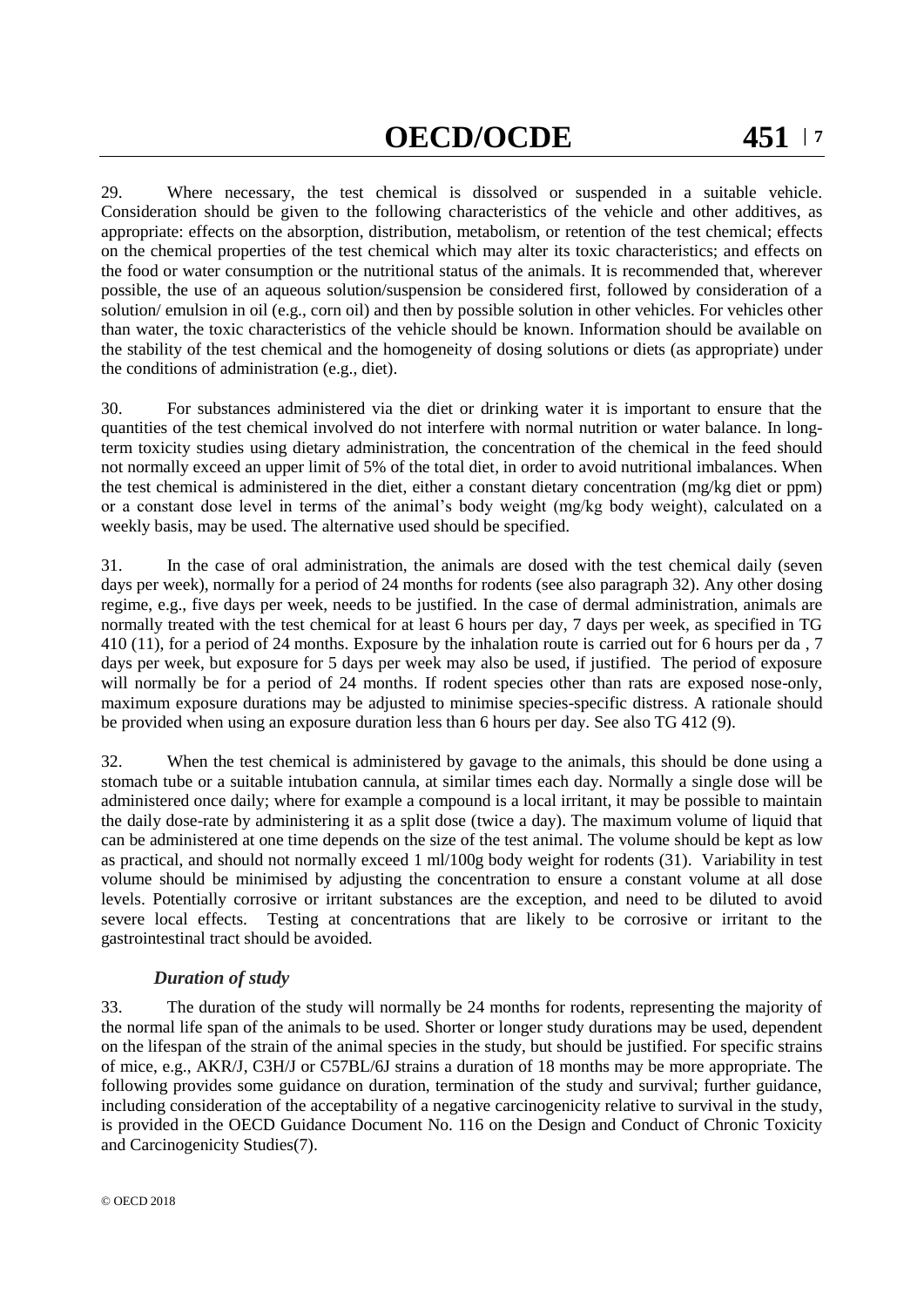- Termination of the study should be considered when the number of survivors in the lower dose groups or the control group falls below 25 per cent.
- In the case where only the high dose group dies prematurely due to toxicity, this should not trigger termination of the study.
- **Survival of each sex should be considered separately.**
- The study should not be extended beyond the point when the data available from the study are no longer sufficient to enable a statistically valid evaluation to be made.

# **OBSERVATIONS**

34. All animals should be checked for morbidity or mortality, usually at the beginning and the end of each day, including at weekends and holidays. Animals should additionally be checked once a day for specific signs of toxicological relevance, taking into consideration the peak period of anticipated effects after dosing in the case of gavage administration. Particular attention should be paid to tumour development; and the time of tumour onset, location, dimensions, appearance, and progression of each grossly visible or palpable tumour should be recorded.

# *Body weight, food/water consumption and food efficiency*

35. All animals should be weighed at the start of treatment, at least once a week for the first 13 weeks and at least monthly thereafter. Measurements of food consumption and food efficiency should be made at least weekly for the first 13 weeks and at least monthly thereafter. Water consumption should be measured at least weekly for the first 13 weeks and at least monthly thereafter when the substance is administered in drinking water. Water consumption measurements should also be considered for studies in which drinking activity is altered.

## *Haematology, clinical biochemistry and other measurements*

36. In order to maximise the information obtained from the study, especially for mode of action considerations, blood samples may be taken for haematology and clinical biochemistry, and this at the discretion of the study director. Urinalysis may also be appropriate. Further guidance on the value of taking such samples as part of a carcinogenicity study is provided in Guidance Document No. 116 (7). If considered appropriate, blood sampling for haematological and clinical chemistry determinations and urinalysis may be conducted as part of an interim kill (paragraph 20) and at study termination on a minimum of 10 animals per sex per group. Blood samples should be taken from a named site, for example by cardiac puncture or from the retro-orbital sinus under anaesthesia, and stored, if applicable, under appropriate conditions. Blood smears may also be prepared for examination, particularly if bone marrow appears to be the target organ, although the value of such examination for the assessment of carcinogenic/oncogenic potential has been questioned (32).

# **PATHOLOGY**

#### *Gross necropsy*

37. All animals in the study except sentinel animals (see paragraph 20) and other satellite animals should be subjected to a full, detailed gross necropsy which includes careful examination of the external surface of the body, all orifices, and the cranial, thoracic and abdominal cavities and their contents. Sentinel animals and other satellite animals may require necropsy on a case-by-case basis, at the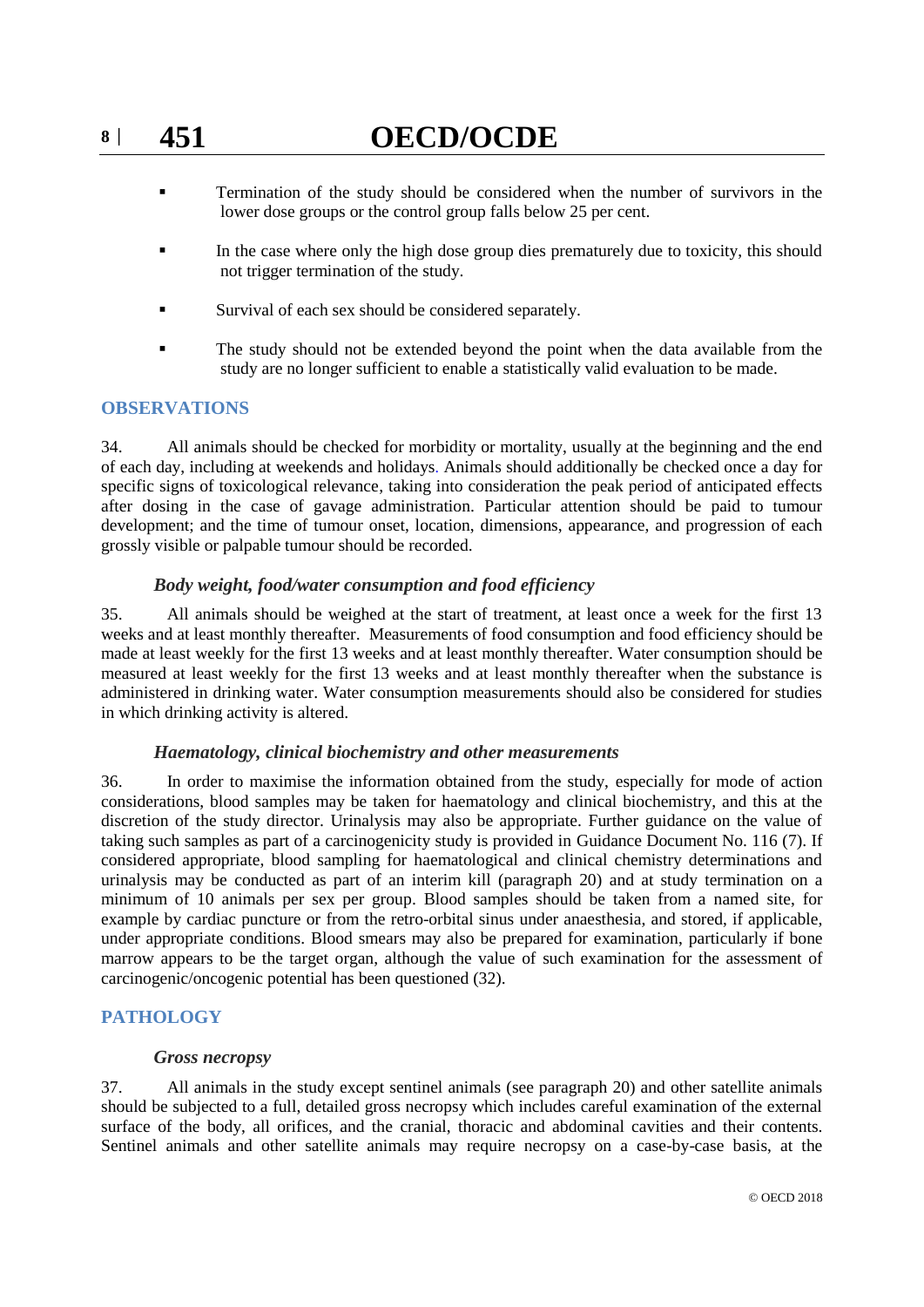# **OECD/OCDE 451 │ <sup>9</sup>**

discretion of the study director. Organ weights are not normally part of a carcinogenesis study, since geriatric changes and, at later stages, the development of tumours confounds the usefulness of organ weight data. They may, however, be critical to performing a weight of evidence evaluation and especially for mode of action considerations. If they are part of a satellite study, they should be collected at no later than one year after initiation of the study.

38. The following tissues should be preserved in the most appropriate fixation medium for both the type of tissue and the intended subsequent histopathological examination (33) (tissues in square brackets are optional):

| all gross lesions       | heart                   | pancreas                                        | stomach (forestomach,<br>glandular stomach) |
|-------------------------|-------------------------|-------------------------------------------------|---------------------------------------------|
| adrenal gland           | ileum                   | parathyroid gland                               | [teeth]                                     |
| aorta                   | jejunum                 | peripheral nerve                                | testis                                      |
| (including<br>brain     | kidney                  | pituitary                                       | thymus                                      |
| sections of cerebrum,   |                         |                                                 |                                             |
| cerebellum,<br>and      |                         |                                                 |                                             |
| medulla/pons)           |                         |                                                 |                                             |
| caecum                  | lacrimal<br>gland       | prostate                                        | thyroid                                     |
|                         | (exorbital)             |                                                 |                                             |
| cervix                  | liver                   | rectum                                          | [tongue]                                    |
| coagulating gland       | lung                    | salivary gland                                  | trachea                                     |
| colon                   | nodes<br>lymph<br>(both | seminal vesicle                                 | urinary bladder                             |
|                         | superficial and deep)   |                                                 |                                             |
| duodenum                | gland<br>mammary        | skeletal muscle                                 | (including<br>uterus                        |
|                         | (obligatory<br>for      |                                                 | cervix)                                     |
|                         | females and, if visibly |                                                 |                                             |
|                         | dissectable,<br>from    |                                                 |                                             |
|                         | males)                  |                                                 |                                             |
| epididymis              | respiratory<br>[upper   | skin                                            | [ureter]                                    |
|                         | tract, including nose,  |                                                 |                                             |
|                         | turbinates,<br>and      |                                                 |                                             |
|                         | paranasal sinuses]      |                                                 |                                             |
| eye (including retina)  | oesophagus              | spinal cord (at three<br>levels: cervical, mid- | [urethra]                                   |
|                         |                         |                                                 |                                             |
|                         |                         | thoracic, and lumbar)                           |                                             |
| [femur with joint]      | [olfactory bulb]        | spleen                                          | vagina<br>of                                |
| bladder<br>(for<br>gall | ovary                   | [sternum],                                      | section<br>bone<br>marrow and/or a fresh    |
| species other than rat) |                         |                                                 | bone marrow aspirate                        |
| Harderian gland         |                         |                                                 |                                             |
|                         |                         |                                                 |                                             |

In the case of paired organs, e.g., kidney, adrenal, both organs should be preserved. The clinical and other findings may suggest the need to examine additional tissues. Also, any organs considered likely to be target organs based on the known properties of the test chemical should be preserved. In studies involving the dermal route of administration, the list of organs as set out for the oral route should be preserved, and specific sampling and preservation of the skin from the site of application is essential. In inhalation studies, the list of preserved and examined tissues from the respiratory tract should follow the recommendations of TG 412 (9) and TG 413 (10). For other organs/tissues (and in addition to the specifically preserved tissues from the respiratory tract) the list of organs as set out for the oral route should be examined.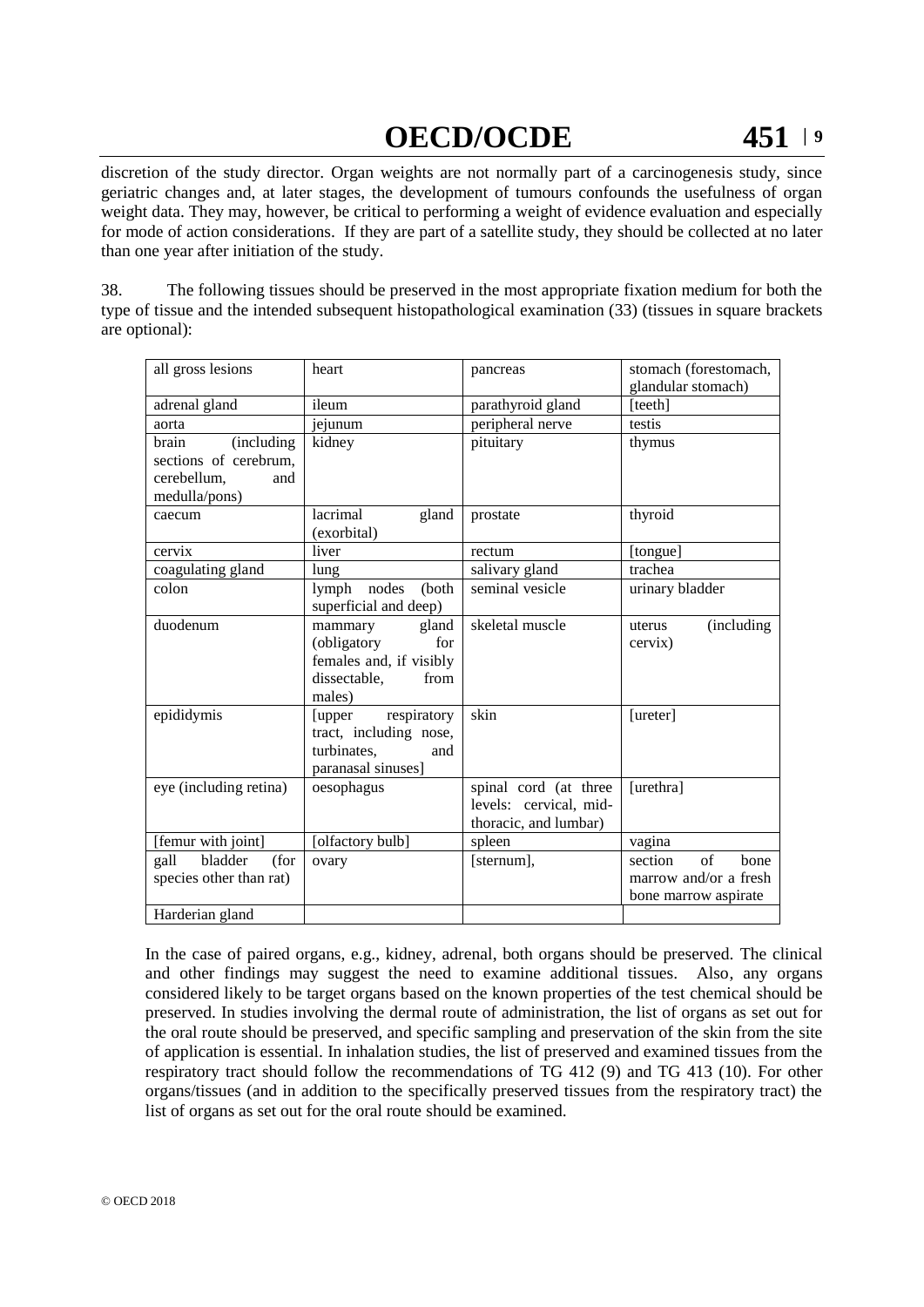# *Histopathology*

39. Guidance is available on best practices in the conduct of toxicological pathology studies (33). The minimum tissues examined should be:

- All tissues from the high dose and control groups;
- All tissues of animals dying or killed during the study;
- All tissues showing macroscopic abnormalities including tumours;
- When treatment-related histopathological changes are observed in the high dose group, those same tissues are to be examined from all animals in all other dose groups;
- In the case of paired organs, e.g., kidney, adrenal, both organs should be examined.

# **DATA AND REPORTING**

## *Data*

40. Individual animal data should be provided for all parameters evaluated. Additionally, all data should be summarised in tabular form showing for each test group the number of animals at the start of the test, the number of animals found dead during the test or killed for humane reasons and the time of any death or humane kill, the number showing signs of toxicity, a description of the signs of toxicity observed, including time of onset, duration, and severity of any toxic effects, the number of animals showing lesions, the type of lesions and the percentage of animals displaying each type of lesion. Summary data tables should provide the means and standard deviations (for continuous test data) of animals showing toxic effects or lesions, in addition to the grading of lesions.

41. Historical control data may be valuable in the interpretation of the results of the study, e.g. in the case when there are indications that the data provided by the concurrent controls are substantially out of line when compared to recent data from control animals from the same test facility/colony. Historical control data, if evaluated, should be submitted from the same laboratory and relate to animals of the same age and strain generated during the five years preceding the study in question.

42. When applicable, numerical results should be evaluated by an appropriate and generally acceptable statistical method. The statistical methods and the data to be analysed should be selected during the design of the study (paragraph 9). Selection should make provision for survival adjustments, if needed.

## *Test report*

43. The test report should include the following information:

# *Test chemical:*

- physical nature, purity, and physicochemical properties;
- identification data;
- source of substance:
- batch number:
- certificate of chemical analysis;

# *Vehicle (if appropriate):*

 $-$  justification for choice of vehicle (if other than water);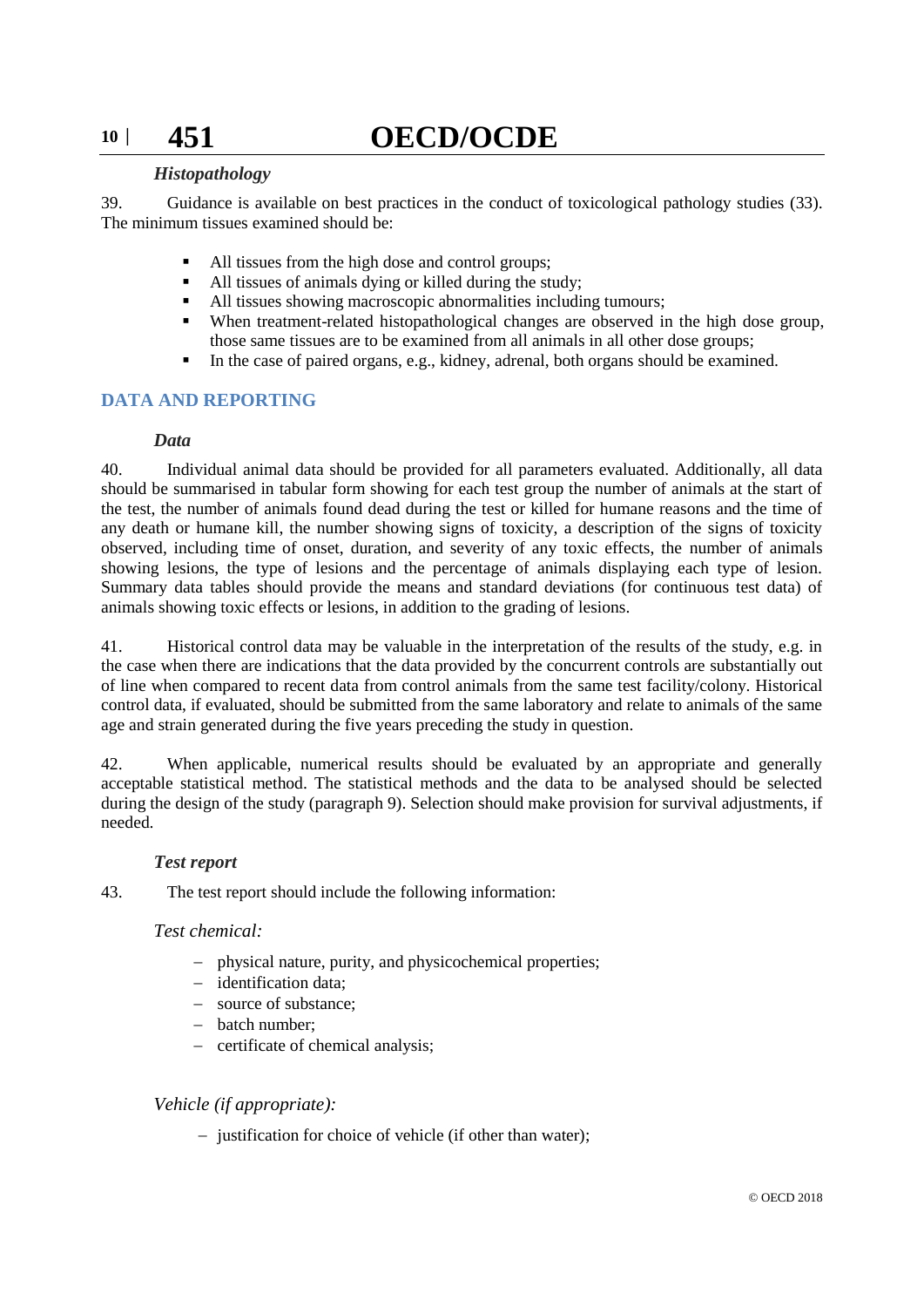## *Test animals:*

- species/strain used and justification for choice made;
- number, age, and sex of animals at start of test;
- source, housing conditions, diet, etc.;
- individual weights of animals at the start of the test;

#### *Test conditions:*

- rationale for route of administration and dose selection;
- when applicable, the statistical methods used to analyse the data;
- details of test chemical formulation/diet preparation.
- analytical data on achieved concentration, stability and homogeneity of the preparation;
- route of administration and details of the administration of the test chemical;
- for inhalation studies, whether nose only or whole body;
- $-$  actual doses (mg/kg body weight/day), and conversion factor from diet/drinking water test chemical concentration (mg/kg or ppm) to the actual dose, if applicable;
- details of food and water quality;

### *Results (summary tabulated data and individual animal data should be presented)*

#### General

- survival data;
- **body weight/body weight changes;**
- food consumption, calculations of food efficiency, if made, and water consumption, if applicable;
- toxicokinetic data if available;
- $\Box$  opthalmoscopy (if available);
- haematology (if available);
- clinical chemistry (if available);

#### Clinical findings

- Signs of toxicity;
- Incidence (and, if scored, severity) of any abnormality;
- Nature, severity, and duration of clinical observations (whether transitory or permanent);

### Necropsy data

- **Terminal body weight;**
- Organ weights and their ratios, if applicable;
- Necropsy findings; Incidence and severity of abnormalities;

#### Histopathology

- Non neoplastic histopathological findings,:
- Neoplastic histopathological findings;
- **Correlation between gross and microscopic findings;**
- Detailed description of all treatment-related histopathological findings including severity gradings;
- Report of any peer review of slides;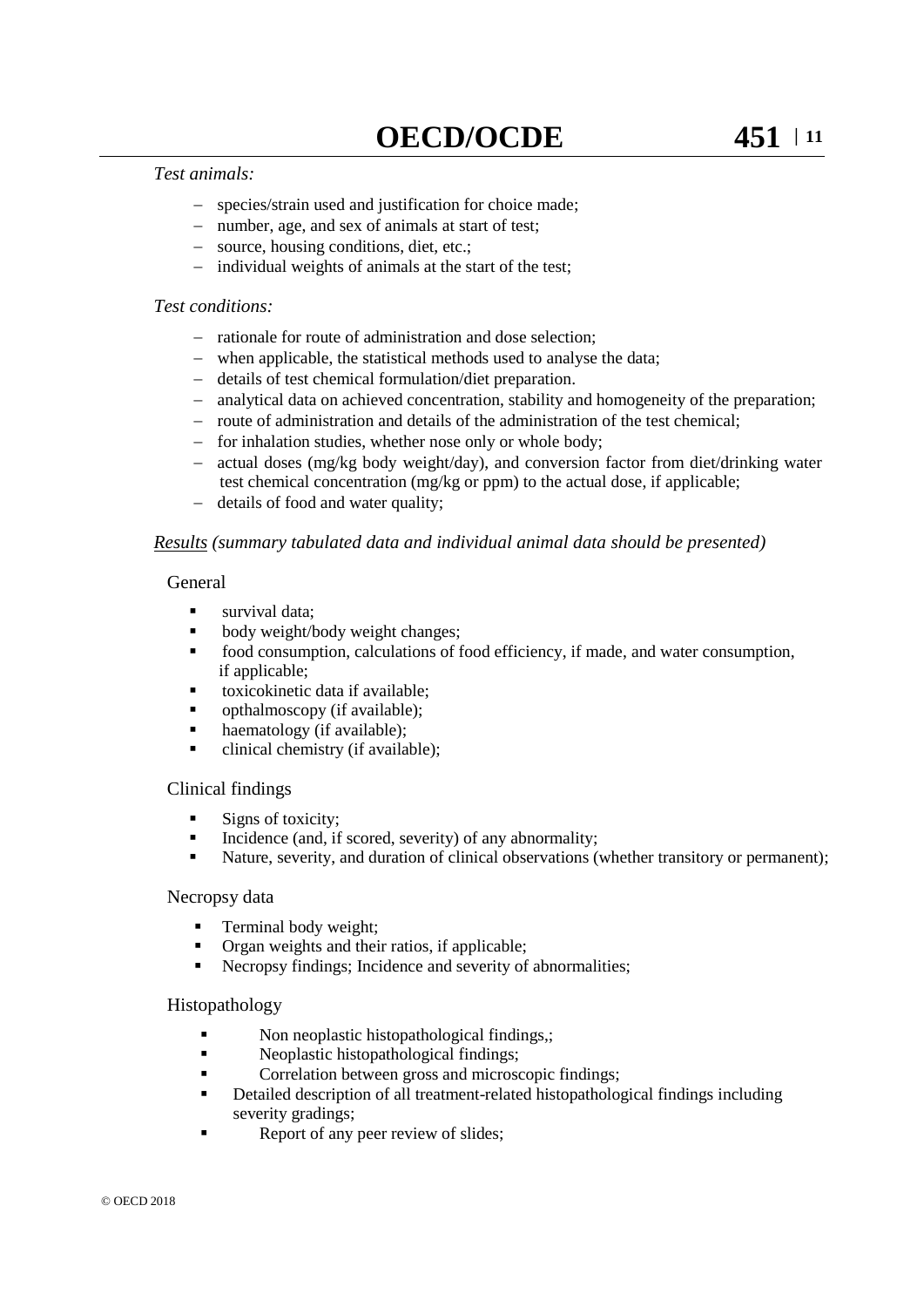Statistical treatment of results, as appropriate

Discussion of results including

- Discussion of any modelling approaches;<br>Dose-response relationships:
- Dose-response relationships;
- Historical control data;
- Consideration of any mode of action information;
- **BMD, NOAEL or LOAEL determination;**<br>Relevance for humans:
- Relevance for humans;

*Conclusions*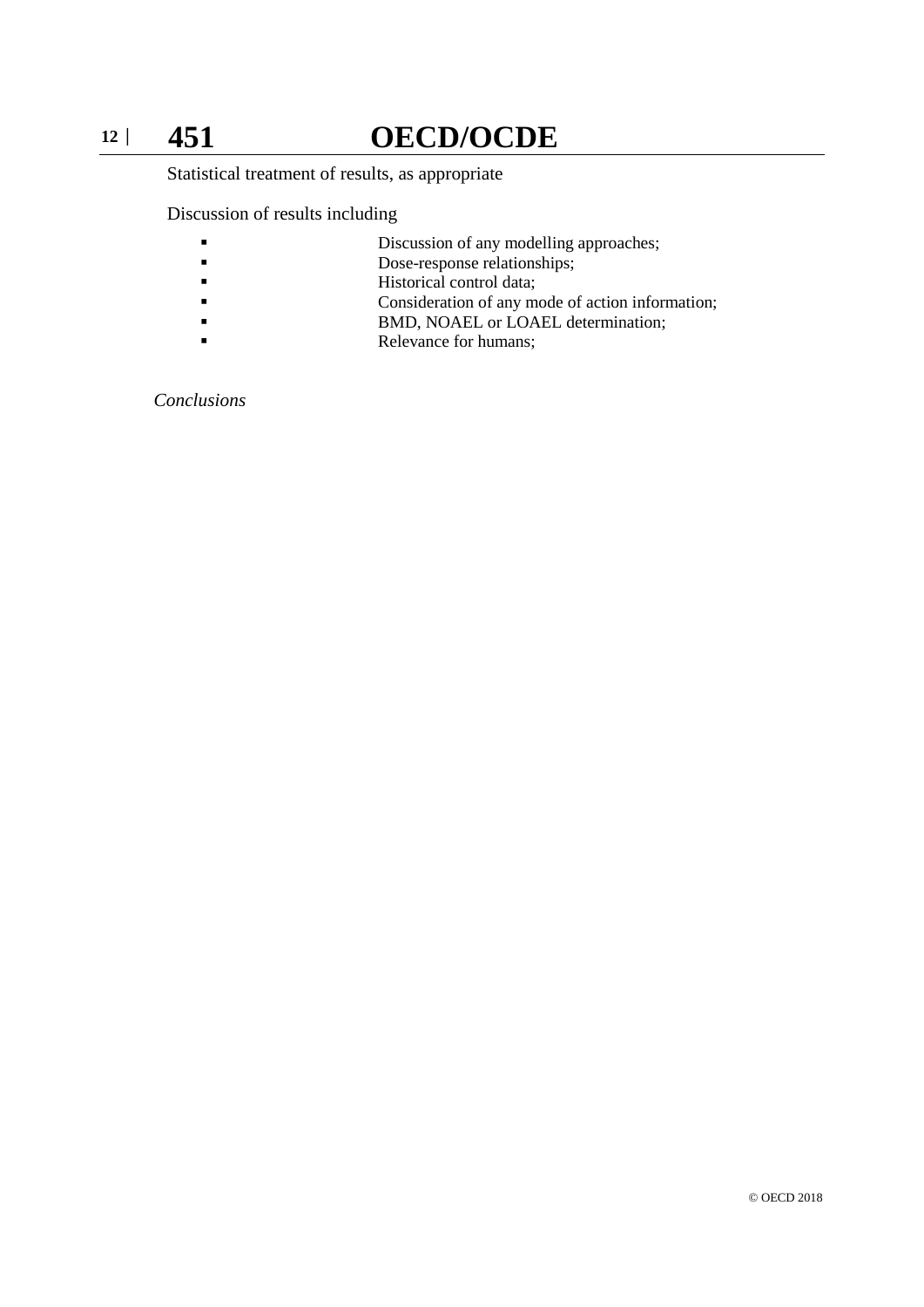#### **LITERATURE**

- 1. OECD (1995), Report of the Consultation Meeting on Sub-chronic and Chronic Toxicity/Carcinogenicity Testing (Rome, 1995), internal working document, Environment Directorate, OECD, Paris.
- 2. EPA (2005). Guidelines for Carcinogen Risk Assessment Risk Assessment Forum U.S. Environmental Protection Agency Washington, DC [http://cfpub.epa.gov/ncea/cfm/recordisplay.cfm?deid=116283&CFID=1267360&CFTOKEN=65052793&jsessionid=983](http://cfpub.epa.gov/ncea/cfm/recordisplay.cfm?deid=116283&CFID=1267360&CFTOKEN=65052793&jsessionid=9830b2c4116e3d8fbbf017414e1a782e7f79TR) [0b2c4116e3d8fbbf017414e1a782e7f79TR](http://cfpub.epa.gov/ncea/cfm/recordisplay.cfm?deid=116283&CFID=1267360&CFTOKEN=65052793&jsessionid=9830b2c4116e3d8fbbf017414e1a782e7f79TR)
- 3. Combes RD, Gaunt, I, Balls M (2004). A Scientific and Animal Welfare Assessment of the OECD Health Effects Test Guidelines for the Safety Testing of Chemicals under the European Union REACH System. ATLA 32, 163-208.
- 4. Barlow SM, Greig JB, Bridges JW *et al* (2002). Hazard identification by methods of animal-based toxicology. Food. Chem. Toxicol. 40, 145-191.
- 5. Chhabra RS, Bucher JR, Wolfe M, Portier C (2003). Toxicity characterization of environmental chemicals by the US National Toxicology Programme: an overview. Int. J. Hyg. Environ. Health 206, 437-445.
- 6. OECD (1998), *Repeat Dose 90-day Oral Toxicity Study in Non-Rodents*, Test Guideline No. 409, OECD Guidelines for the Testing of Chemicals, OECD, Paris.
- *7.* OECD (2009), Draft Guidance Document on the Design and Conduct of Chronic Toxicity and Carcinogenicity Studies*,* Series on Testing and Assessment No. 116, available on the OECD public website for Test Guideline at *www.oecd.org/env/testguidelines.*
- 8. OECD (2009), *Guidance Document on Acute Inhalation Toxicity Testing*, Series on Testing and Assessment No. 39, [ENV/JM/MONO\(2009\)28,](https://one.oecd.org/document/ENV/JM/MONO(2009)28/en/pdf) OECD, Paris.
- 9. OECD (2009), *Subacute Inhalation Toxicity: 28-Day Study*, Test Guideline No. 412, OECD Guidelines for the Testing of Chemicals, OECD, Paris.
- 10. OECD (2009), *Subchronic Inhalation Toxicity: 90-Day Study*, Test Guideline No. 413, OECD Guidelines for the Testing of Chemicals, OECD, Paris.
- 11. OECD (1981), *Repeated Dose Dermal Toxicity: 21/28-day Study,* Test Guideline No. 410, OECD Guidelines for the Testing of Chemicals, OECD, Paris.
- 12. Boobis, A.R., Cohen, S.M., Dellarco, V., McGregor, D., Meek, M.E., Vickers, C., Willcocks, D. & Farland, W. IPCS Framework for analyzing the Relevance of a Cancer Mode of Action for Humans. *Crit. Rev. in Toxic*ol, (2006) 36:793-801.
- 13. Cohen, S.M., Meek, M.E., Klaunig, J.E., Patton, D.E., and Fenner-Crisp, P.A. (2003) The human relevance of information on carcinogenic Modes of Action: An Overview. *Crit. Rev. Toxicol.*  33:581-589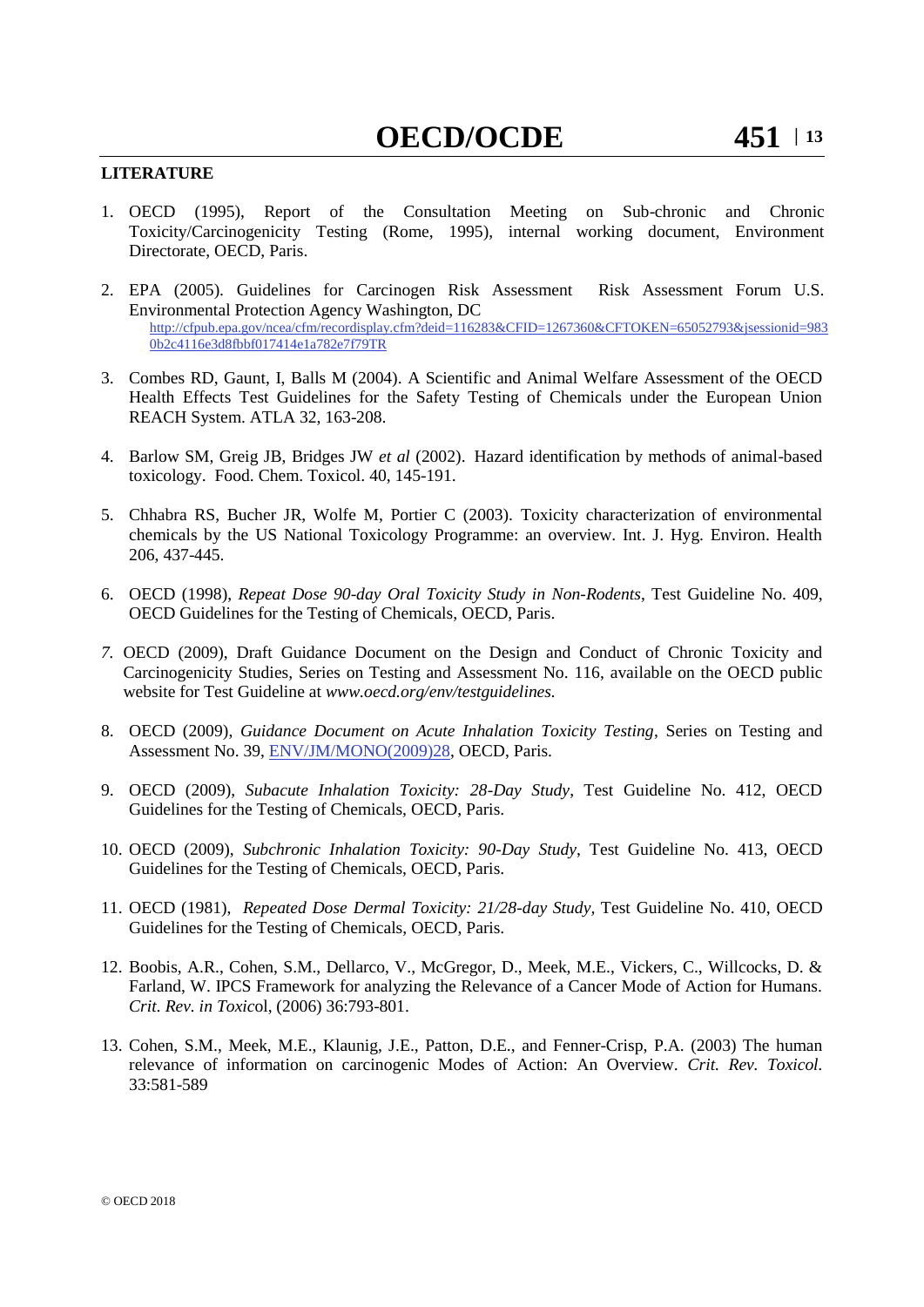- 14. Holsapple, M.P., Pitot, H.C., Cohen, S.N., Boobis, A.R., Klaunig, J.E., Pastoor, T., Dellarco, V.L. & Dragan, Y.P. (2006) Mode of Action in Relevance of Rodent Liver Tumors to Human Cancer Risk. *Toxicol. Sci*. 89:51-56.
- 15. Meek, E.M., Bucher, J.R., Cohen, S.M., Dellarco, V., Hill, R.N., Lehman-McKemmon, L.D., Longfellow, D.G., Pastoor, T., Seed, J. & Patton, D.E. A Framework for Human Relevance analysis of Information on Carcinogenic Modes of Action. *Crit. Rev. Toxicol.* (2003). 33:591-653.
- 16. Carmichael NG, Barton HA, Boobis AR *et al* (2006). Agricultural Chemical Safety Assessment: A Multisector Approach to the Modernization of Human Safety Requirements. Critical Reviews in Toxicology 36, 1-7.
- 17. Barton HA, Pastoor TP, Baetcke T *et al* (2006). The Acquisition and Application of Absorption, Distribution, Metabolism, and Excretion (ADME) Data in Agricultural Chemical Safety Assessments. Critical Reviews in Toxicology 36, 9-35.
- 18. Doe JE, Boobis AR, Blacker A *et al* (2006). A Tiered Approach to Systemic Toxicity Testing for Agricultural Chemical Safety Assessment. Critical Reviews in Toxicology 36, 37-68.
- 19. Cooper RL, Lamb JS, Barlow SM *et al* (2006). A Tiered Approach to Life Stages Testing for Agricultural Chemical Safety Assessment. Critical Reviews in Toxicology 36, 69-98.
- 20. OECD (2002), *Guidance Notes for Analysis and Evaluation of Chronic Toxicity and Carcinogenicity Studies,* Series on Testing and Assessment No. 35 and Series on Pesticides No. 14, [ENV/JM/MONO\(2002\)19,](https://one.oecd.org/document/ENV/JM/MONO(2002)19/en/pdf) OECD, Paris.
- 21. OECD (2000), *Guidance Document on the recognition, assessment, and use of clinical signs as humane endpoints for experimental animals used in safety evaluation*, Series on Testing and Assessment No. 19, [ENV/JM/MONO\(2000\)7,](https://one.oecd.org/document/ENV/JM/MONO(2000)7/en/pdf) OECD, Paris.
- 22. Rhomberg, LR, Baetcke, K, Blancato, J, Bus, J, Cohen, S, Conolly, R, Dixit R, Doe, J, Ekelman, K, Fenner-Crisp, P, Harvey, P, Hattis, D, Jacobs, A, Jacobson-Kram, D, Lewandowski, T, Liteplo, R, Pelkonen, O, Rice, J, Somers, D, Turturro, A, West, W, Olin, S. Issues in the Design and Interpretation of Chronic Toxicity and Carcinogenicity Studies in Rodents: Approaches to Dose Selection *Crit Rev. Toxicol.* [37](http://www.informaworld.com/smpp/title~content=t713401167~db=all~tab=issueslist~branches=37#v37) (9) 729 - 837 (2007).
- 23. ILSI (International Life Sciences Institute) (1997). Principles for the Selection of Doses in Chronic Rodent Bioassays. Foran JA (Ed.). ILSI Press, Washington, DC.
- 24. Griffiths SA, Parkinson C, McAuslane JAN and Lumley CE (1994) The utility of the second rodent species in the carcinogenicity testing of pharmaceuticals. The Toxicologist 14(1):214.
- 25. Usui T, Griffiths SA and Lumley CE (1996). The utility of the mouse for the assessment of the carcinogenic potential of pharmaceuticals. In D'Arcy POF & Harron DWG (eds). Proceedings of the Third International Conference on Harmonisation. Queen's University Press, Belfast. pp 279-284.
- 26. Carmichael NG, Enzmann H, Pate I, Waechter, F (1997). The Significance of Mouse Liver Tumor Formation for Carcinogenic Risk Assessment: Results and Conclusions from a Survey of Ten Years of Testing by the Agrochemical Industry. Environ Health Perspect 105:1196-1203